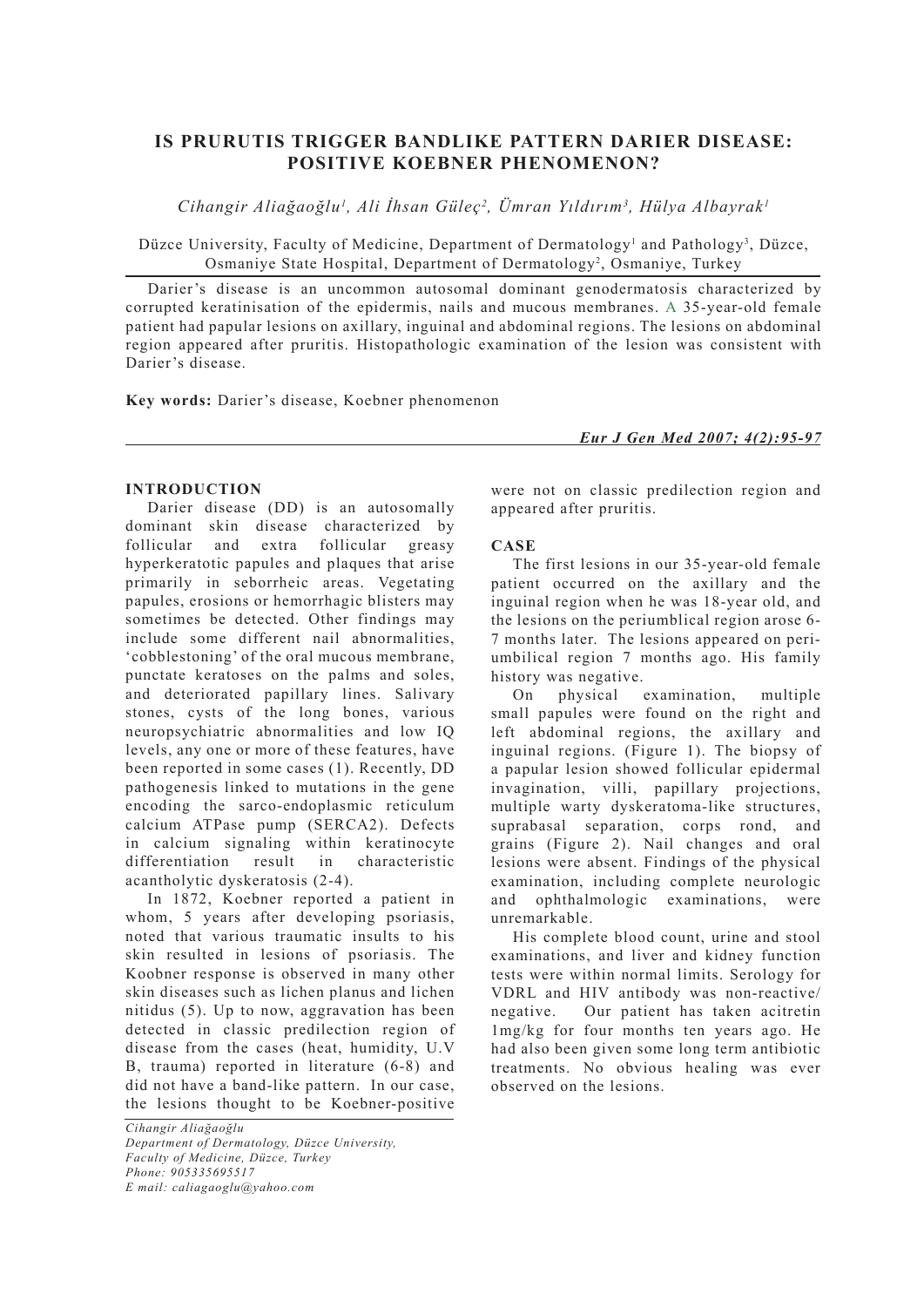

**Figure 1. Multiple browny papules on the abdominal, inguinal, and axillary region**

#### **DISCUSSION**

DD has some clinical variants include hypertrophic, vesicobullous, hypopigmented, cornifying, zosteriform or linear, acute, and comedonal subtypes (9). The typical and distinctive clinical lesion is a firm, rather greasy, crusted papule that is tan-colored or yellow–brown. Coalescence of the papules makes up irregular warty plaques or papillomatous masses, which, in the flexures, become hypertrophic, fissured and malodorous. The predilection sites of DD are the seborrhoeic areas of the trunk and face, scalp margins in particular. Punctate keratoses and minute pits may be seen in palms and soles. Darier's disease may become worse with age, but severity is unpredictable and its



**Figure 2. Papillomatosis, acanthosis,** evaluated as a Koebner-positive disease. **compact hyperkeratosis, and suprabasal clefts (H&E x4)**

prognosis is changeable. Pruritus is common, occurring in 80% of patients, and may be intractable; however pain is unusual (6). DD becomes worse in the summer frequently, with heat and humudity as the major factors, and can be exacerbated by ultraviolet B (photo-Koebner) light and mechanical trauma, e.g, under the collar of sweater. Most cases tend to improve or clear in winter. Because of the skin erosions, there are frequently severe and excessive itching and discomfort in patients; the factors also cause pain, bleed readily, and have an offensive odor. Lithium carbonate has been reported to induce Darier's disease in some individual (8). A case triggered by scabies was reported in literature (7).

In our patient, the lesions were on axillary, inguinal and peri-umbilical region. Although axillary and inguinal involvements are familiar, the band-like involvement of periumblical region is uncommon. We learned from the history of our patient that there had been lesions localized on umbilicus at first and then after severe itching, the new lesions appeared and these made up band-like involvement. The region was covered part of body and our patient had not been exposed to sun-light with any reasons. And also, our patient had not taken any topical or systemic medication. All of the newer lesions appeared after pruritis. We interpreted this event as Koebner-positive. We had not accepted the lesions on peri-umblical region as linear or segmental because of the lesions were not consistent with Blaschko lines.

In conclusion, pruritis triggers DD; it not only aggravates DD but also causes new lesions. Therefore, we think that DD may be